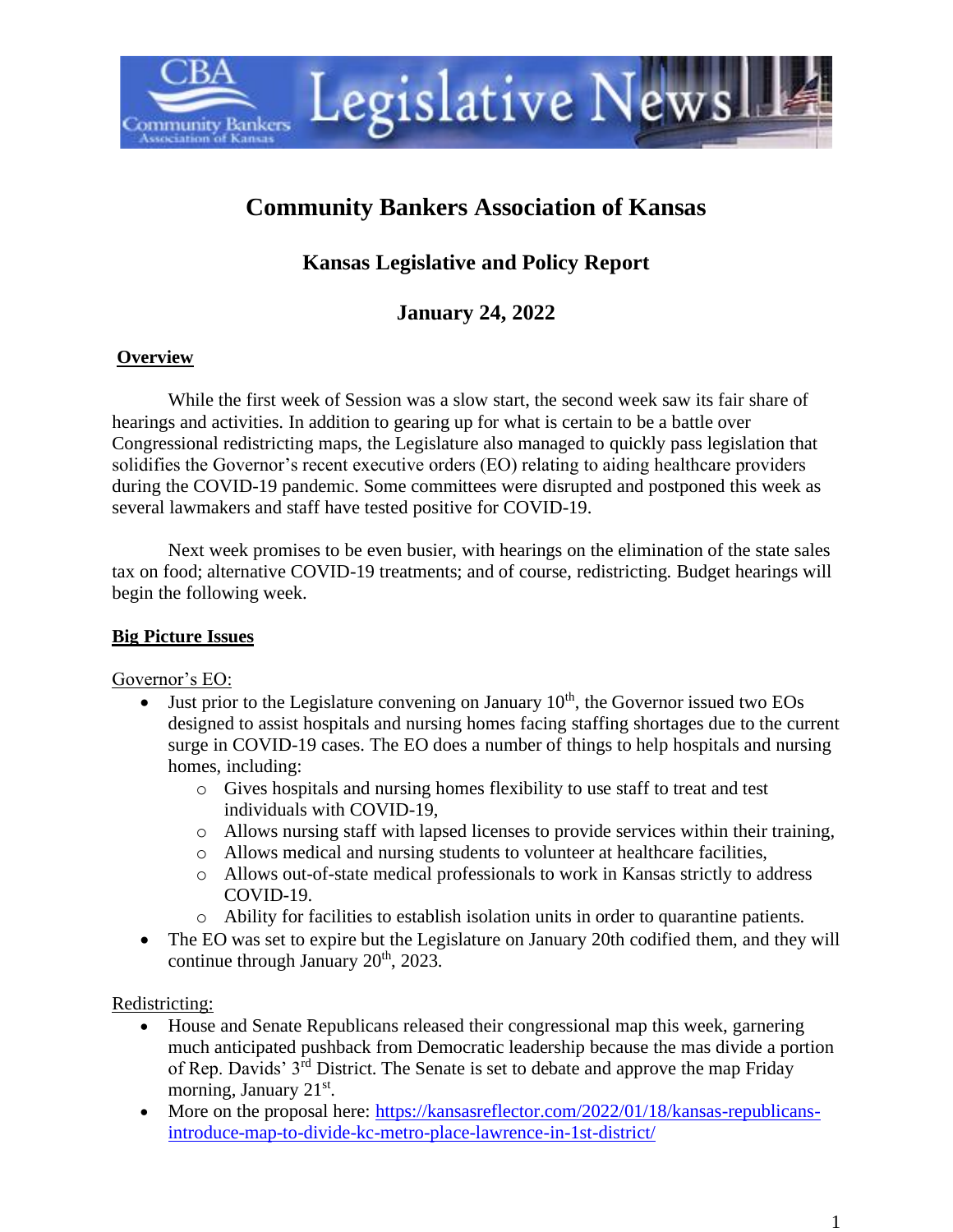• Following resolution of the congressional map, the Legislature will turn to state legislature districts.

### **Financial Institutions Related Issues**

The financial institutions committees quickly got to work on some TEFFI trailer bills, and Senate FI&I held a hearing for KBA's health plan premium tax exemption. Next week, House Financial Institutions will work on some TEFFI clean up, as well as hear from the industry. CBA will provide a brief overview to the committee on Monday at 9:00, along with KBA and the credit unions.

## Committee Activity This Past Week

- Senate FI&I heard SB 337, one of the TEFFI trailer bills, and passed it out of committee this week. The bill converts the conditional charter issued for the pilot program under the TEFFI Act to a full TEFFI charter.
- Senate FI&I also held a hearing on SB 335, which would exempt certain business entities that provide health insurance in the state but are not subject to the jurisdiction of the commissioner of insurance from payment of the annual premium tax.
	- o KBA brought the bill forward in an attempt to keep the cost of health insurance affordable for its members.
	- o The bill would exempt the one-percent premium tax on KBA's plan, saving the association roughly \$630,000 annually.
	- o The Kansas Cooperative Council also testified in favor of the bill, as this bill would impact its association health plan and save the organization around \$280,000 annually.
- Next week is mostly more TEFFI-related activity, with hearings on SB 334 and HB 2489.
- Beneficent also provided an update to the House Commerce committee this week on its activities thus far in Hesston.

## Active Bills

New bills are in **bold**.

One more TEFFI bill was introduced this week, HB 2489, which is the House companion bill to SB 334.

- SB 335: Exempting certain business entities that provide health insurance in the state but are not subject to the jurisdiction of the commissioner of insurance from payment of the annual premium tax.
	- o [http://kslegislature.org/li/b2021\\_22/measures/documents/sb335\\_00\\_0000.pdf](http://kslegislature.org/li/b2021_22/measures/documents/sb335_00_0000.pdf)
	- $\circ$  Hearing in Senate FI&I Thursday, January 20<sup>th</sup>.
	- o KBA and the Kansas Cooperative Council testified in support. No opposition.

## TEFFI Bills

- SB 334: Amending provisions of the TEFFI Act relating to procedures when undercapitalized or insolvent; fees and assessments; applications; examinations; insurance and capital requirements and disclosures to consumers and requiring such institutions to be mandatory reporters for purposes of elder abuse.
- SB 337: Converting the conditional charter issued for the pilot program under the TEFFI Act to a full TEFFI charter.
	- $\circ$  Passed out of Senate FI&I Thursday, January 20<sup>th</sup>.
- **HB 2489**: Companion bill to SB 334.